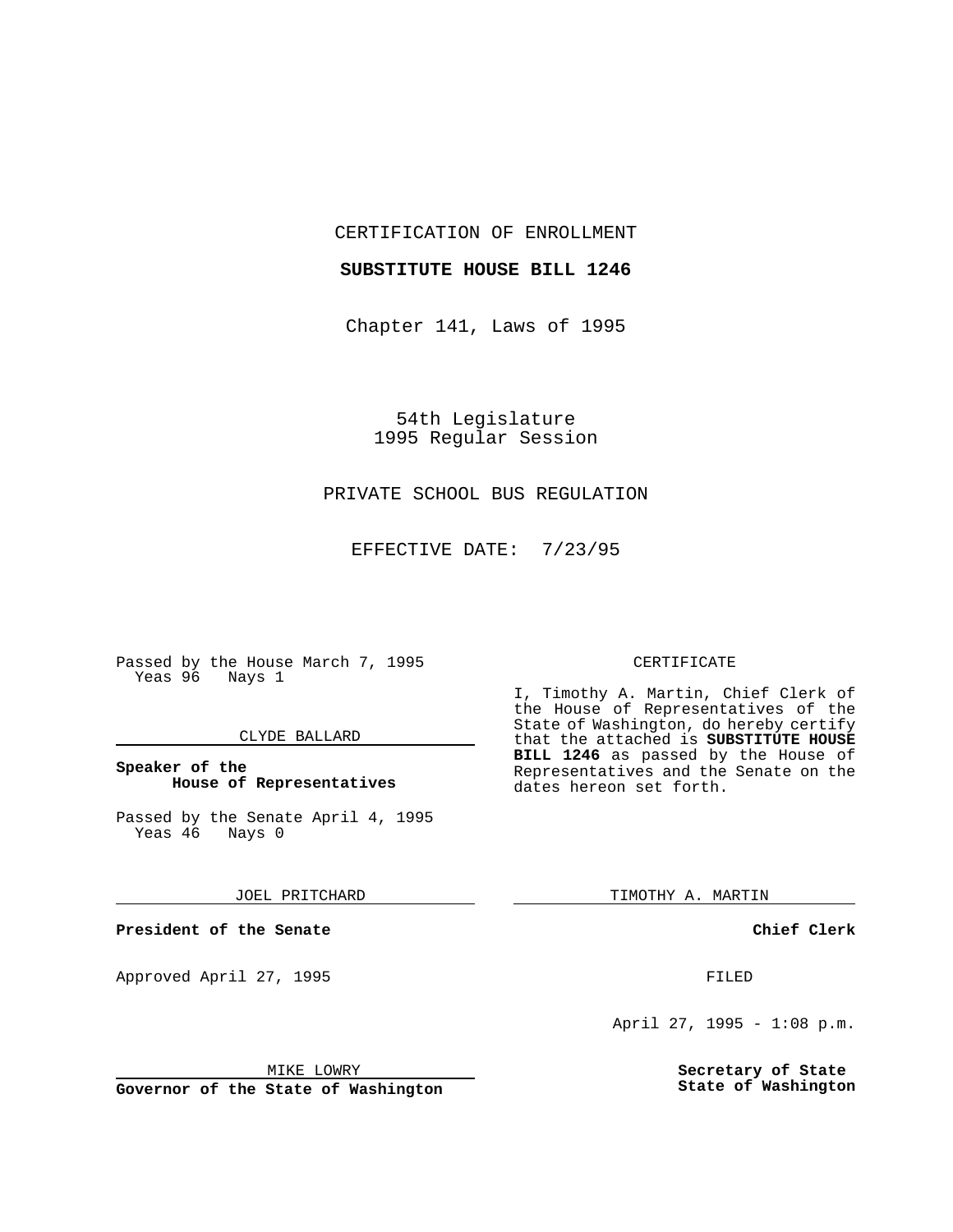# **SUBSTITUTE HOUSE BILL 1246** \_\_\_\_\_\_\_\_\_\_\_\_\_\_\_\_\_\_\_\_\_\_\_\_\_\_\_\_\_\_\_\_\_\_\_\_\_\_\_\_\_\_\_\_\_\_\_

\_\_\_\_\_\_\_\_\_\_\_\_\_\_\_\_\_\_\_\_\_\_\_\_\_\_\_\_\_\_\_\_\_\_\_\_\_\_\_\_\_\_\_\_\_\_\_

Passed Legislature - 1995 Regular Session

## **State of Washington 54th Legislature 1995 Regular Session**

**By** House Committee on Transportation (originally sponsored by Representatives Kremen, Goldsmith, Mastin, Kessler, Van Luven, Dyer, Sheldon, Hymes, Quall, Basich, Morris, Chandler, Backlund, Talcott and Sheahan)

Read first time 02/20/95.

1 AN ACT Relating to the regulation of private school buses; amending 2 RCW 46.04.521 and 46.37.193; and adding a new section to chapter 46.37 3 RCW.

4 BE IT ENACTED BY THE LEGISLATURE OF THE STATE OF WASHINGTON:

5 **Sec. 1.** RCW 46.04.521 and 1965 ex.s. c 155 s 90 are each amended 6 to read as follows:

 School bus means every motor vehicle used regularly to transport children to and from school or in connection with school activities, which is subject to the requirements set forth in the most recent edition of "Specifications for School Buses" published by the state superintendent of public instruction, but does not include buses operated by common carriers in urban transportation of school children or private carrier buses operated as school buses in the transportation 14 of children to and from private schools or school activities.

15 **Sec. 2.** RCW 46.37.193 and 1990 c 241 s 10 are each amended to read 16 as follows:

17 Every school bus and private carrier bus, in addition to any other 18 equipment or distinctive markings required by this chapter, shall bear